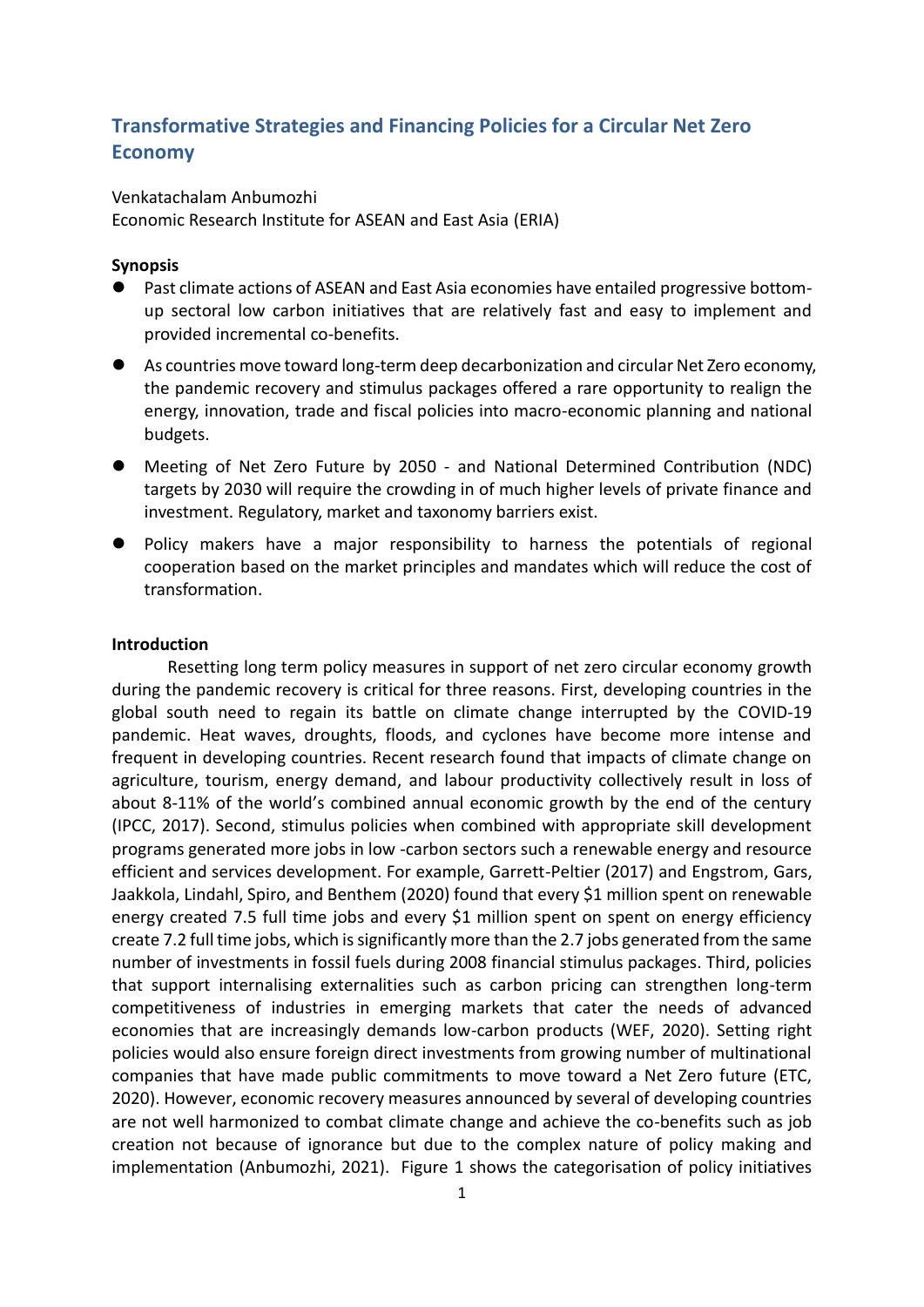undertaken during the emergency and recovery phases of the Pandemic in Association of Southeast Asia Nations (ASEAN)





FIT: Feed In Tariff: RPS: Renewable Portfolio Standard: R&D: Research & Development

Source: ERIA, 2022

The global pathway to meet Paris Agreement targets by 2030 and the net zero emissions by 2050 requires all governments, to significantly strengthen and then successfully implement their energy, climate, economic and fiscal policies. During the pandemic, leading economies have announced economic stimulus packages that will pump approximately US\$ 3.7 trillion directly into sectors that have a large and lasting impact on carbon emissions and nature, namely agriculture, forestry, industry, waste and energy and transport (Vivid Economics, 2021). However, the Greenness of Stimulus Index (GSI) shows that developing economies in ASEAN and East Asia to date have largely failed to harness the opportunity. Packages in parts of Europe, South Korea and Canada offer more promise for green growth.

#### **Designing transformative elements that bring low carbon circular economy benefits**

The quality, content and strength of the stimulus investments will determine both socio-economic and environmental outcomes, for decades to come. The right investments will need to be fast, labour intensive in the short run, and have higher multiplier co-benefits in the long run. Investments with these characterises include low-carbon energy infrastructure such as renewable assets, building energy efficiency, smart transport,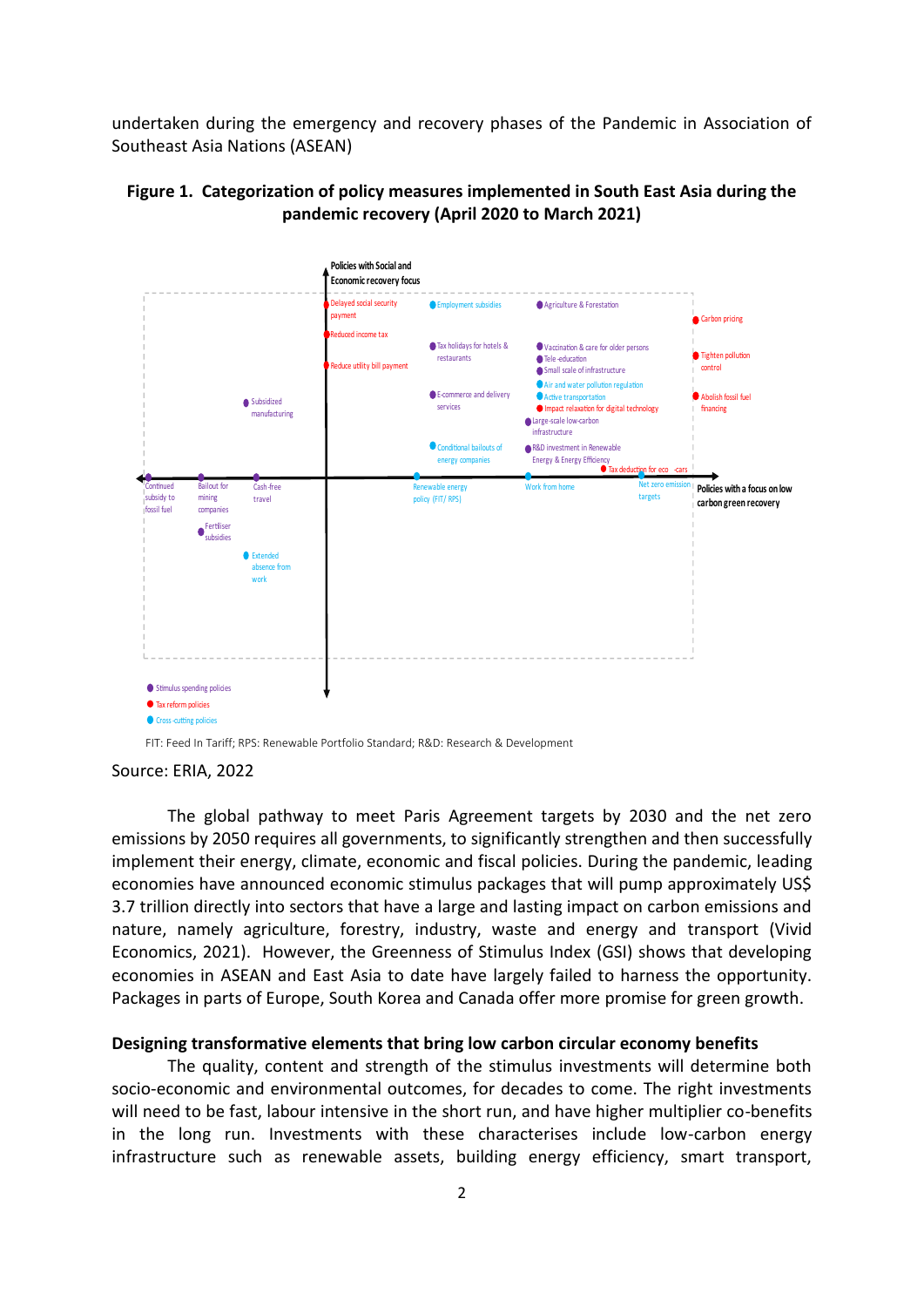innovations in green technologies, urban waste management, and restoration of degraded forests. Implementing investment decision on those assets will maximise co-benefit in at least three major ways namely boosting demand, creation of jobs for local work force and maximizing pollution prevention (Anbumozhi, Kalirajan and Kimura, 2018).



Figure 2. An outlook for integrating smart and green growth objectives in pandemic recovery packages

## Source: ERIA, 2022

A well-articulated smart and green growth strategy, as shown in Figure 2 that is designed to harness emerging digital technologies and principles of circular low carbon economy, with strategic policy directives for inclusive growth and capacity building has the potential to bring tangible long-term benefits. In this regard, the South Korean stimulus packages place emphasis on green and digital investments. But there are challenges and trade-offs in aligning short term stimulus measures with long-term sustainability goals. In countries with inadequate or less ambitious climate mitigation targets and financing polices, new short-term investments are likely to reinforce unsustainable trajectories. Almost all developing countries entered the pandemic emergency phase still producing significant carbon emissions, air and water pollution. Many countries also lack sectoral targets to absorb targeted technology interventions. Common challenges include the required behavioural changes by households and affordability of new low-carbon technologies (Cable, 2016).

# **Financial Pathways and Enhancing Regional Cooperation Frameworks for Accelerating the Transition**

NDCs committed by the most of developing countries are conditional, that is subject to availability of an estimated US\$1 trillion international finance (IEA, 2021). Developing countries are grappling with long term debt and liquidity crisis, aggravated by the COVID -19 pandemic crisis. But the international finance will not flow in a vacuum. There is a close relationship between the way in which incentives are handled and increased investments. So, the public sector needs to focus on efficiency of the finance industry to support channelling

**Strategic Policy Directives** 

Cross -Cutting solutions to stimulate green growth Policies for capacity enhancement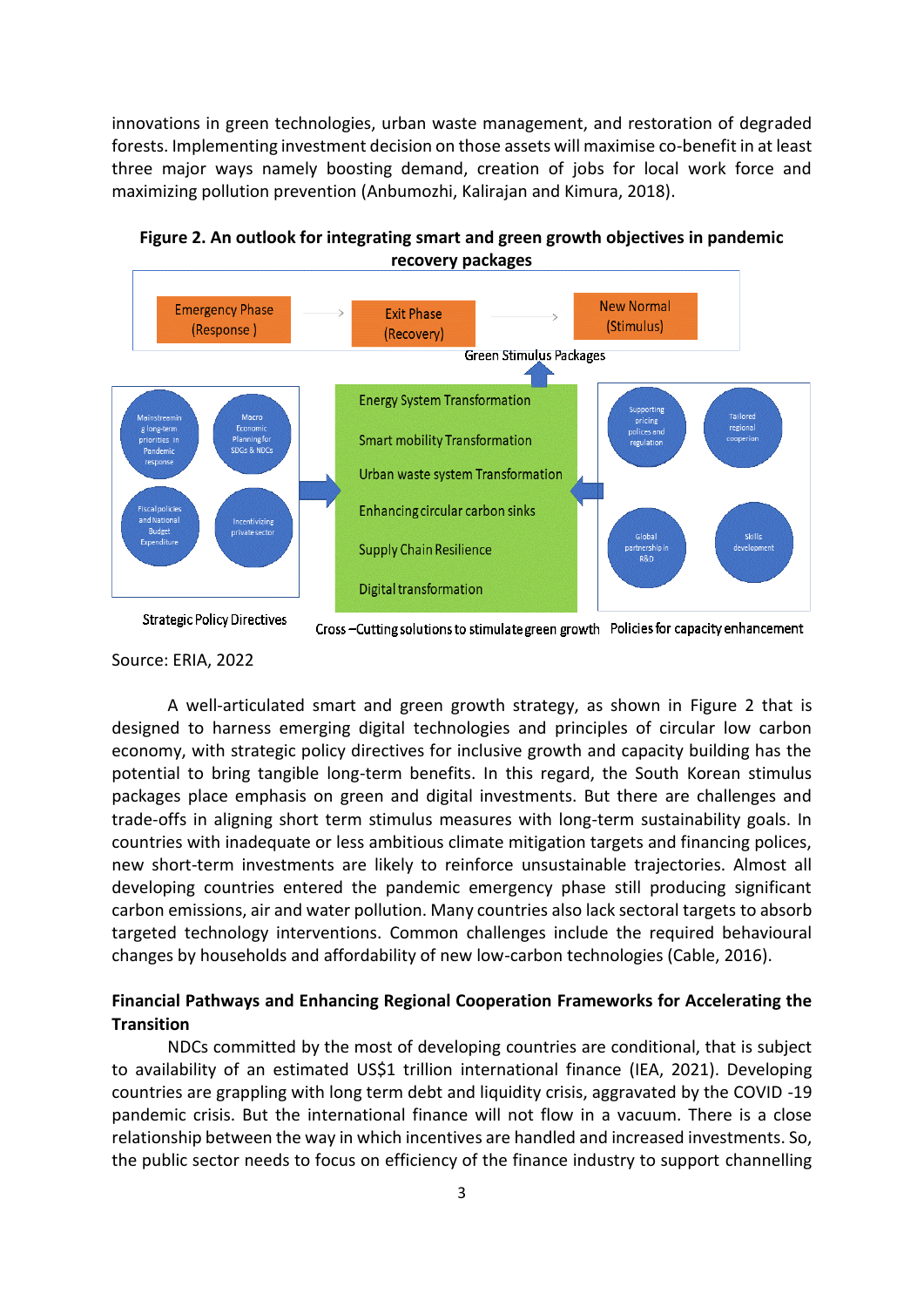the private savings into investments which will not just give investors a return in the short run but will ensure that those returns are economically sustainable in the long term. The good news is that the financial industry is not short of savings to invest. At the global level, some US\$ 300 trillion is represented in capital markets, a little more than half from commercial banks, the rest from insurance and institutional investors.

Moreover, most private investments on climate change in developing countries of global south are not made by financial institutions but by big corporations. And most of the time they do not come to their bankers but pay for new investments with the retained profits. Huge economic reward could be gained, if they are directed towards low carbon investment by pricing the carbon in the markets.

Same is true for accounting standards. Even though they claim to be prudent, they do not question the value of stranded assets. The risk measures used to manage banks are backward looking and are ill adapted to foresee climate risks which lie ahead. Investment institutions, which owe a fiduciary duty of care towards their stakeholders, often ignore the effects of climate change on the population for which investment decisions are made. Shareholders, citizens, and policy makers alike need to ensure that financial systems are fit for the purpose to achieve Net Zero targets. In short, significant, coordinated effort by constructing a regional framework as shown in Figure 3 is necessary to meet the Paris climate goals by 2030 and a Net Zero economy 2050.



**Figure 3 Regional cooperation framework for accelerating transition to net zero economy**

Source: Anbumozhi, Kalirajan and Kimura, 2018

There can be no going back to old normal by ASEAN and East Asia, if the above five interconnected actions are taken up and mainstreamed into policy making process.

### **References**

Anbumozhi, V. (2021). Mobilizing Private Finance for Low-Carbon Energy Transition in Financing Clean Energy in Developing Asia, Asian Development Bank. Available at